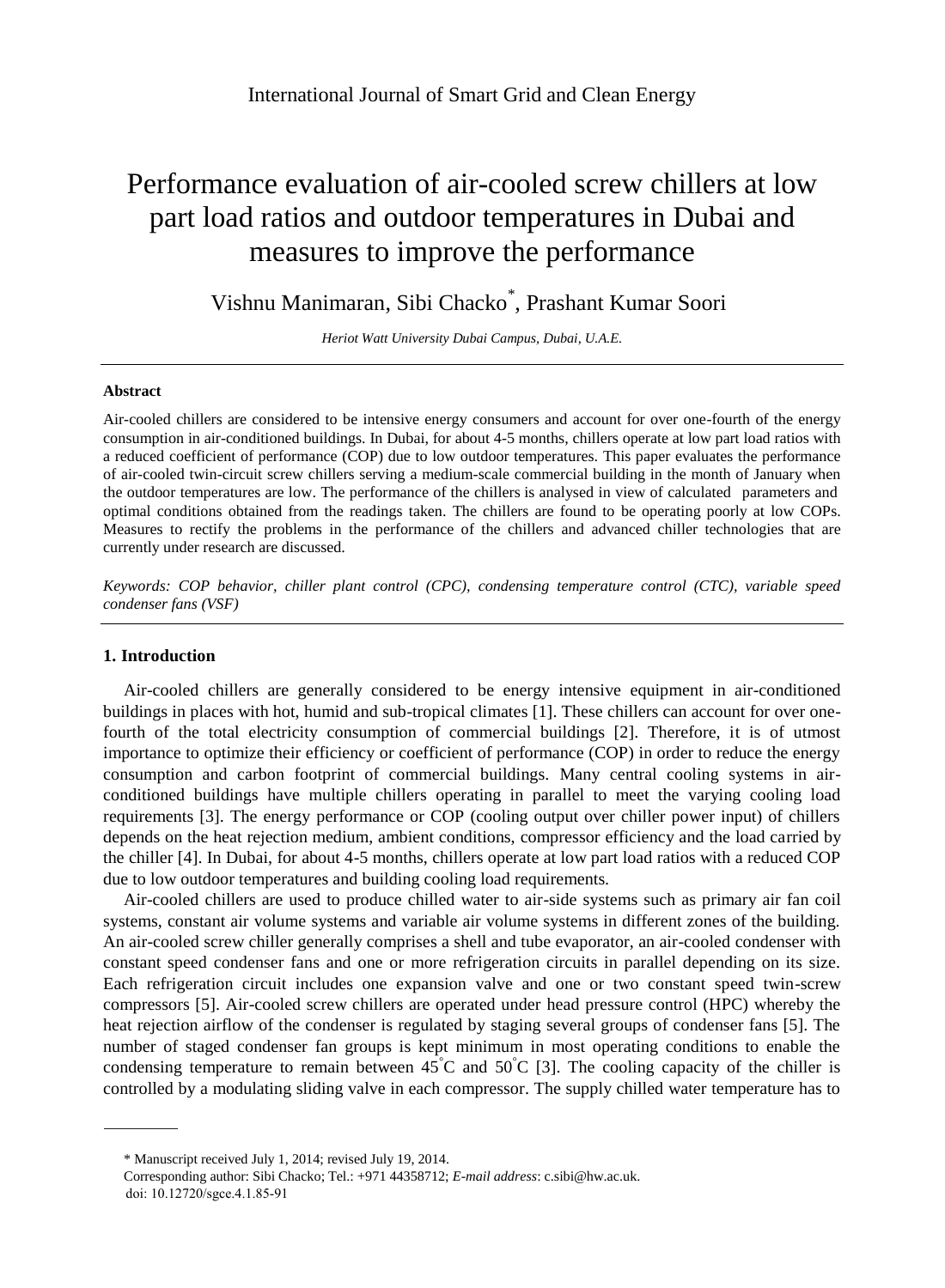be set at  $7^{\circ}$ C (in summer) and  $6^{\circ}$ C (in winter) to meet the de-humidifying capacity of the air-side equipment. The chiller will be loaded and un-loaded when the return chilled water temperature varies from the floating point which is 12.5  $\degree$ C. The cooling capacity of air-cooled screw chillers depends on the number of refrigeration circuits and not on the number of compressors in each refrigeration circuit [5]. Even though, it is widely known that the COP of air-cooled chillers is substantially lower than that of water-cooled chillers, they are still a popular choice as they are desirable in hot and arid regions where water resources are scarce or in sub-tropical regions where sea or fresh water is not readily available for comfort cooling [7]. Also, they are suitable for small to medium-scale commercial developments due to the ease of installation, simplicity of operation and lower installation and maintenance costs when compared to water-cooled chillers [8]. In this work relevant readings for performance evaluation are taken at the site of the chiller plant. Parameters and optimal conditions of the existing chillers are calculated based on the readings taken. Finally measures to improve performance of the chillers and advanced chiller technologies currently under research are discussed.

#### **2. Observation and Readings**

The chiller plant in consideration served a medium-scale commercial building in Dubai and consisted of three air-cooled twin-circuit screw chillers – Chiller-1 which is the redundant chiller, Chiller-2 which is the lag chiller and Chiller-3 which is the lead chiller. Chiller-3 started first and ran for 6 minutes. Chiller-3 and Chiller-2 then shared the load for 4 minutes. Then, Chiller-2 continued on for 2 minutes. Therefore, the total chiller plant operation per cycle was 12 minutes. Chiller-3 started again after 8 minutes and the cycle continued. Both the chillers had only one and the same refrigeration circuit in operation throughout.

| Refrigerant                                 | HFC-134a          |
|---------------------------------------------|-------------------|
| Rated supply chilled water temperature      | $6.7^{\circ}$ C   |
| Rated return chilled water temperature      | $12.2$ °C         |
| Rated condenser air entering temperature    | $35^{\circ}$ C    |
| Rated cooling capacity                      | 795 kW            |
| Rated compressor power input                | 285 kW            |
| Rated fan power input                       | 15.6 kW           |
| Rated cooler flow                           | $34.2\frac{1}{s}$ |
| Rated cooler water pressure drop            | 35.6 kPa          |
| Rated COP                                   | 2.64              |
| Number of screw compressors in each circuit |                   |
| Number of condenser fans                    | 8                 |
| Rated compressor voltage                    | 400-420V          |
| Rated condenser fan voltage                 | 220-240V          |

Table 1. Chiller data and specifications (ARI Standard Ratings) [12]

Readings were taken on three consecutive working days in the month of January when the outdoor temperatures were low. Since the property served by the chiller plant is a commercial building, the number of people in the building and other factors that have an impact on the cooling load can be considered to be similar on all the three days.

Readings for Chiller-2 and Chiller-3 were taken at random time intervals but only when the chillers were operating alone and not sharing the building load. The outdoor temperature, chilled water supply and return temperatures were noted from the chiller display monitor. The chilled water inlet and outlet pressures were noted from the pressure gauges on the inlet and outlet water lines. For the compressor, current and voltage were noted on R, Y and B wires using a clamp-meter. For condenser fans, only current on the R, Y and B wires were noted using the clamp-meter. The voltage was assumed to be 230V as it was not possible to use the clamp-meter due to difficult accessibility of the wires. At a given time, about 2-3 minutes were taken to complete a set of readings during which each chiller can be considered to operate at a steady state.

Power input to compressors (in kilowatts):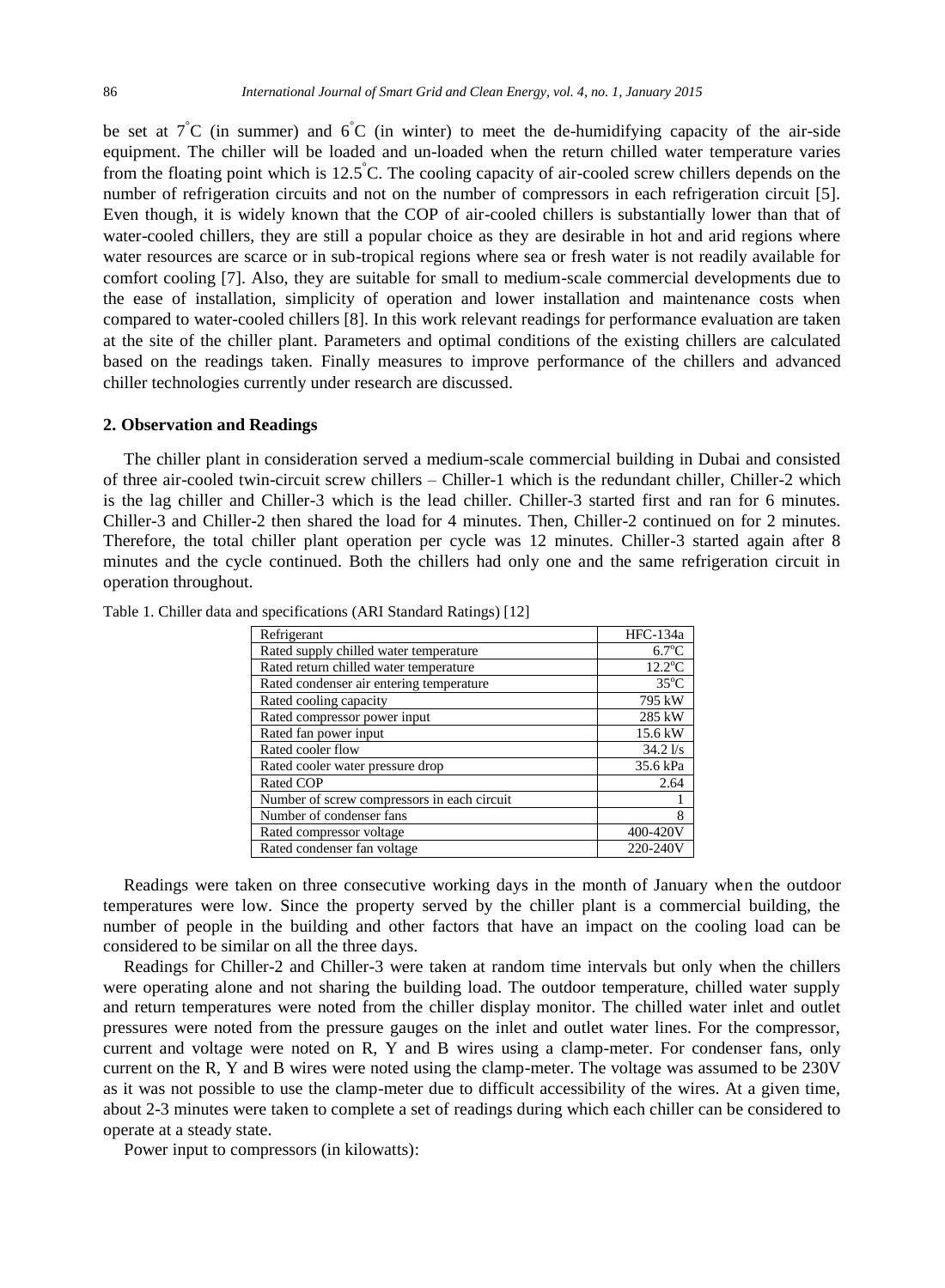87 *V. Manimaran et al.:Performance evaluation of air-cooled screw chillers at low part load ratios and outdoor temperatures*<sup>⋯</sup>

$$
P_C = \left[3V_{ph}I_{ph} \cdot \text{Power Factor}\right] \div 1000\tag{1}
$$

where  $I_{ph}$  is the phase current (A),  $V_{ph}$  is the phase voltage (V), and Power Factor = 0.95.

Power input to condenser fans (in kilowatts):

$$
P_F = \left[IV\sqrt{3}\cdot\text{Power Factor}\right] \div 1000\tag{2}
$$

where *I* is the current flowing in the line (A), *V* is the assumed RMS voltage across R, B and Y wires  $=$ 230V, and Power Factor  $= 0.95$ .

Total power input to chiller (in kilowatts):

$$
P_{total} = P_C + P_F \tag{3}
$$

The chilled water mass flow rate, *M* in kg/s was found using the pressure drop-cooler flow rate graph shown in Fig. 2 as the inlet and outlet pressures were noted while taking the readings at the site. The curve in the graph that was taken into account is 30GX250 [12]. The density of chilled water is taken as  $1000 \text{ kg/m}^3$ .

Chiller cooling output (in kilowatts):

$$
Q = M C (T_r - T_s) \tag{4}
$$

where *M* is the chilled water mass flow rate (kg/s), *C* is the specific heat capacity of chilled water = 4.193 kJ/kg.  $KT_r$ , and  $T_s$  is the return and supply chilled water temperature respectively ( $\hat{C}$ ).

Part load ratio of the chiller:

$$
PLR = Q/Q_{total} \tag{5}
$$

where  $Q_{total}$  is the total cooling capacity of the chiller = 795 kW.

Coefficient of performance of the chiller:

$$
COP = Q/P_{total} \tag{6}
$$

With the help of my industrial supervisor, optimal conditions of the existing chillers were discussed. It was assumed that the cooling output of each chiller when operating alone varies linearly from 200 kW to 280 kW as the outdoor temperature increased from 20  $\degree$ C to 28.5  $\degree$ C. The supply chilled water temperature was set at 6<sup>°</sup>C and the average COP in all operating conditions was assumed to be 2.64. The inlet and outlet chilled water pressures were taken to be the same as that of the readings and therefore the chilled water mass flow rate through each chiller was also the same. The return chilled water temperature was calculated using equation (4). The total power input to chiller was calculated using equation (6). The power input to the compressor and condenser fans was calculated by assuming that  $P_C = P_{total}/1.1$  and

$$
P_F = P_{total} - P_C
$$
 [1].



Fig. 1. Water temperature Vs-ambient temp of chiller-2. Fig. 2. Water temp Vs ambient temp of chiller-3.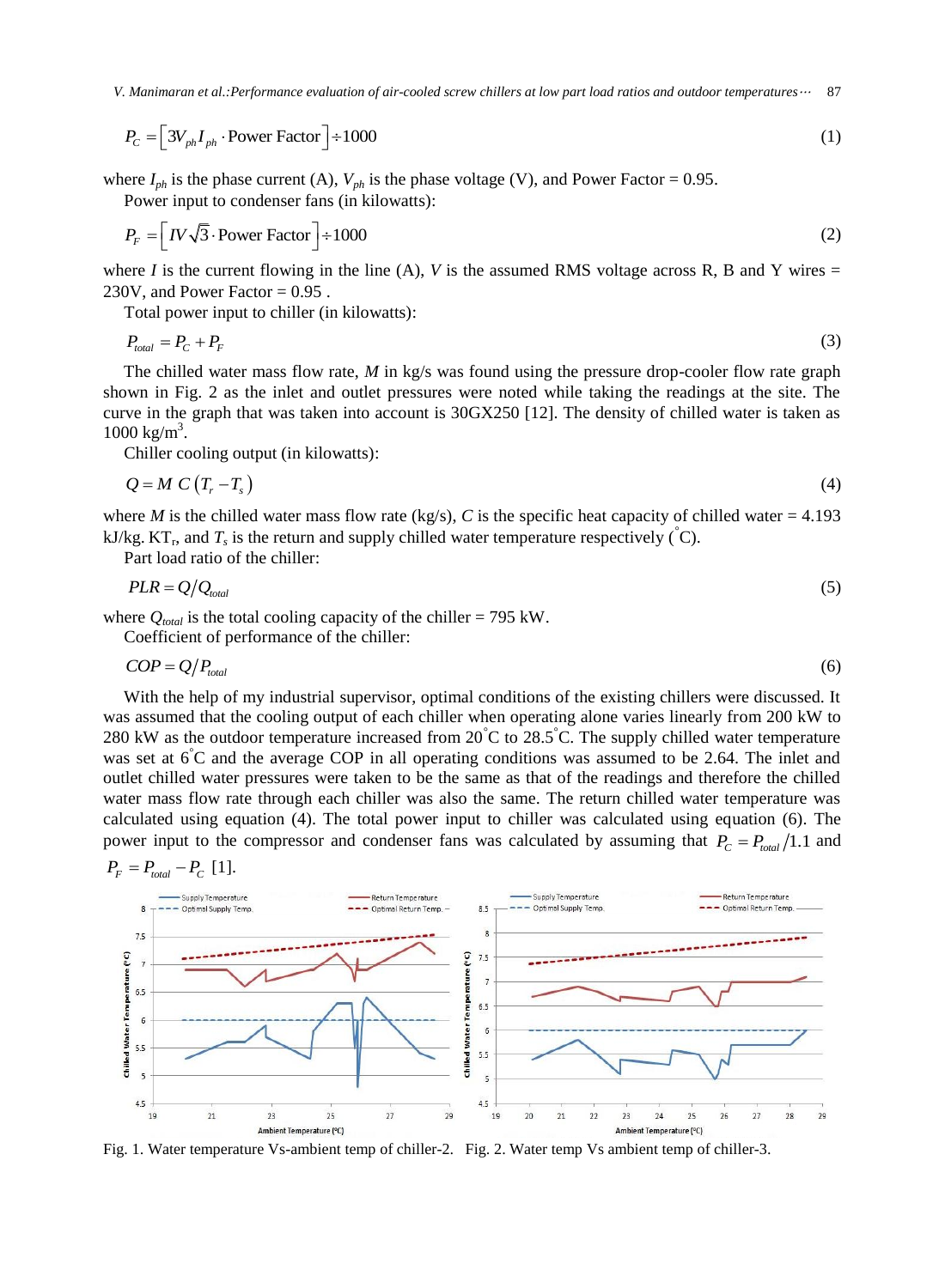#### **3. Data Analysis and Discussions**

In Fig. 1 and Fig. 2, it can be seen that the supply chilled water temperature is varying. In fact, it should be set at a constant temperature of 6°C. Return chilled water temperature can vary depending upon the cooling load in the building. The curve is generally expected to increase as the ambient temperature increases but there are a lot of irregular variations. The optimal behaviour of the parameters is shown in the graphs. The problem can be rectified by calibrating the Chilled Water Temperature set-point controller correctly and then testing it.

In Fig. 3, it can be seen that the cooling output of both the chillers is varying irregularly. Generally, the cooling output increases as the ambient temperature increases. Also, the cooling output of Chiller-3 is lower than that of Chiller-2 when in fact, they should provide nearly the same cooling output. The problem can be rectified by adding or re-filling new refrigerant in the chillers in order to maintain the optimum refrigerant pressure and provide sufficient cooling.



Fig. 3. Cooling output-ambient temperature graph.



Fig. 4. Power input Vs ambient temperature chiller 2. Fig. 5. Power input Vs ambient temperature chiller 3.

In Fig. 4 and Fig. 5, it can be seen that the power input to compressor and condenser fans are showing normal behaviour. An increase is seen as the ambient temperature increases, even though the cooling output varies irregularly. Also, for the compressor, condenser fans total power inputs are higher than the respective optimal conditions. The cooling output of Chiller-3 is lower than that of Chiller-2 but its total power input is comparatively higher thereby resulting in lower COP. This may be due to it being the lead for a significantly long time thereby requiring maintenance. The following measures can be taken to rectify the problem:

- The bearings in the compressors and condenser fans should be checked for wear and tear and replaced if they are worn out.
- Sometimes, windings in the compressor motor might get too hot and the residue reacts with the oil in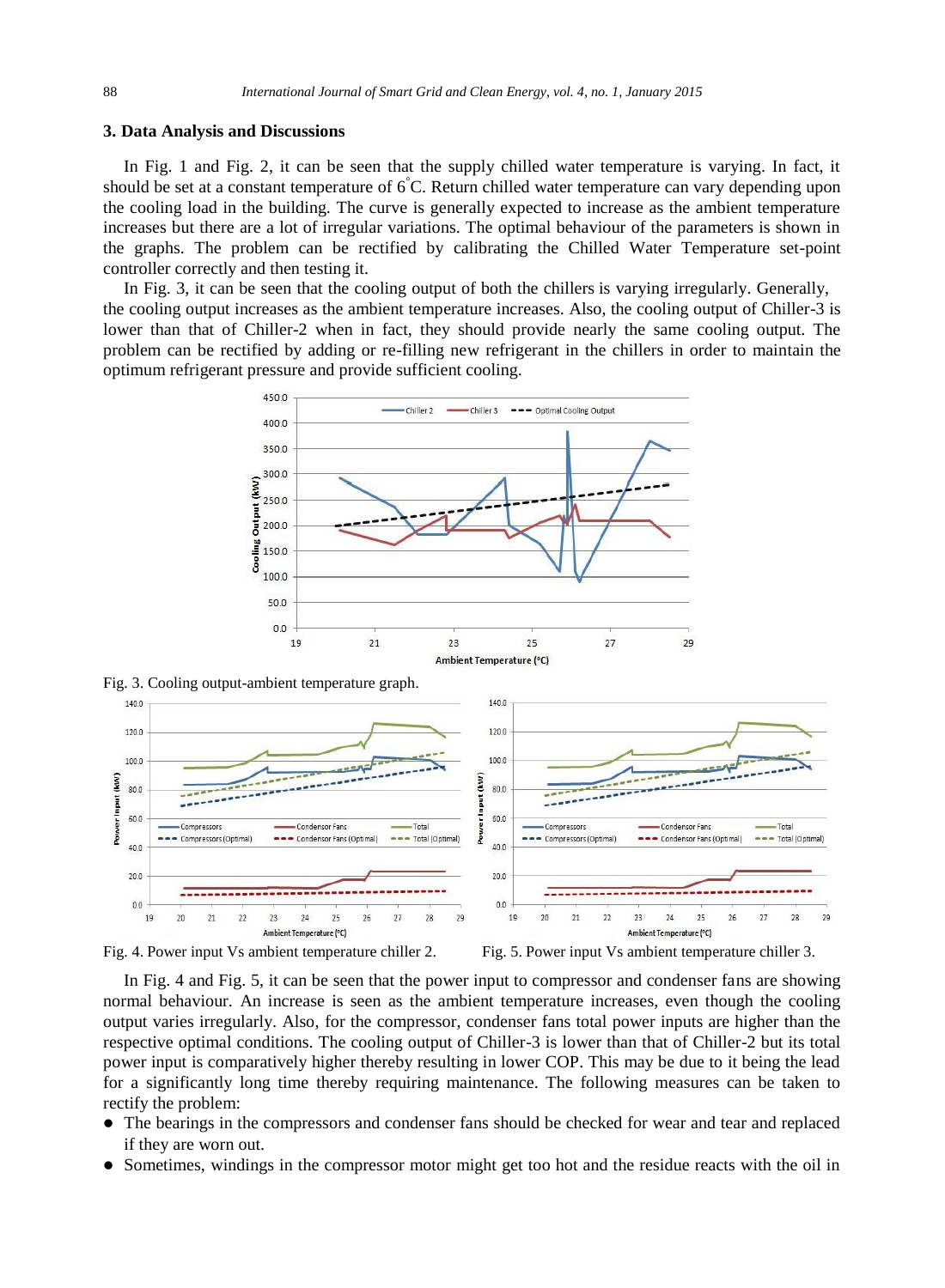the motor to form an acidic compound, thereby affecting the compressor and the entire refrigeration circuit [5]. Oil samples from the motor need to be sent to the lab to check for contamination. If the oil is contaminated, the motor windings should be replaced, the refrigeration circuit should be flushed and new refrigerant and oil should be added in the chillers.

- The chiller plant should be efficiently sequenced for winter and low load conditions.
- One chiller can provide the entire cooling output required during the 12 minute cycles for the whole day. The other chiller can provide for the cooling output required the next day and this cycle can be repeated. This will allow the chillers to operate at a higher part load and COP throughout the cycle and avoid unnecessary energy wastage and wear and tear due to the constant switching on-off of the chillers.
- For a particular day that a chiller operates, only one and the same refrigeration circuit should be in operation. The next time the same chiller is in operation, the other refrigeration circuit can provide the cooling output required and this cycle can be repeated. This will allow both the refrigeration circuits to be in operation rather than stressing one refrigeration circuit throughout.

## **4. Advanced Chiller Technologies**

# *4.1. Chiller plant control (CPC)*

CPC is considered to be a sub-system of Building Management System (BMS) and is provided by BMS suppliers. However, these suppliers without the specific heating, ventilation and air conditioning (HVAC) knowledge have great difficulty to provide an appropriate control system for optimizing the performance of the chiller plant. With the rapid development of chiller technology, CPC can now be carried out by stand-alone systems enabling the performance of chiller plants to be optimized based on the particular characteristics of the chillers [5].

CPC can monitor various operating parameters of chillers such as supply and return chilled water temperatures and running amperage of the compressor to name a few. They can identify chillers operating at base, peak and swing, and also allow for soft-start application. They can provide advanced chiller sequencing control thereby enabling the chiller plant to run with the minimum required number of chillers at optimum efficiency. They can provide reliable chiller plant operation by switching over to a standby chiller automatically to replace a problem chiller. They are also a useful analytical tool for operators to identify any deteriorated component of chillers through the provision of regular diagnostic reports. If the identified deteriorated component can be serviced or replaced prior to chiller failure, the reliability of the chiller plant can be increased. Provision and installation of CPC can cost around US\$65,000 which is reasonable considering the life-cycle of 10-15 years of a chiller plant [5]. CPC is available in the market for the existing chiller plant at the site.

## *4.2. Condensing temperature control (CTC)*

Currently, air-cooled chillers are operated under Head Pressure Control (HPC) whereby the heat rejection airflow of the condenser is regulated by staging condenser fan groups. The number of staged condenser fan groups is kept at a minimum to enable the condensing temperature to float between  $45^{\circ}$ C and  $50^{\circ}$ C in order to maintain the minimum evaporator and condenser pressure differential at 60-80 psi to ensure sufficient lubrication to the compressors [5]. Under HPC, the COP of air-cooled chillers reduces considerably at low part load ratios and outdoor temperatures [7].

The COP of air-cooled chillers can be increased by raising the evaporator temperature or reducing the condensing temperature. However, when the supply chilled water temperature is set at  $6\degree$ C and  $7\degree$ C for winter and summer conditions respectively, the potential for raising the evaporator temperature is limited as it varies within a narrow interval of  $3-5^{\circ}$ C over the entire range of chiller load conditions [5].

HPC can be replaced with CTC whereby the compressor electric demand reduces considerably by allowing the condensing temperature to float closely above any given outdoor temperature by staging maximum number of condenser fans in order to provide the required heat rejection airflow. The considerable reduction in compressor electric demand always exceeds the resulting increase in condenser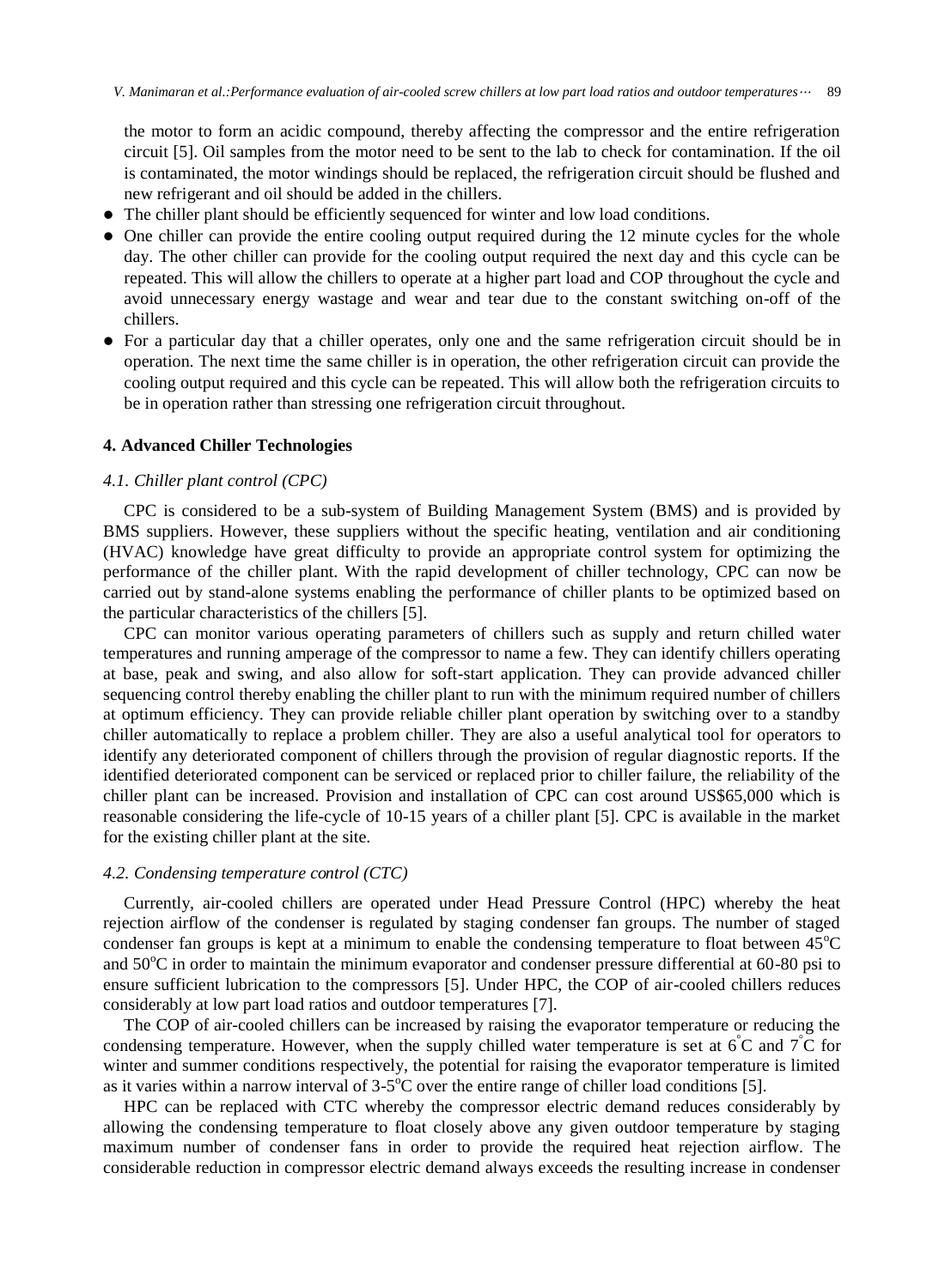fan electric demand [7]. Under CTC, the chiller COP could increase by 2.3-115.4% depending on the load conditions and outdoor temperatures. At outdoor temperatures as low as 15°C, chillers can operate at a COP of above 5.0 at full-load [9].

CTC is still under research as chiller manufacturers experience difficulties in maintaining a suitable evaporator and condenser pressure differential under this technology. The development of magnetic bearing might be able to solve this problem. Also, thermostatic expansion valves have to be replaced with electronic expansion valves [5].

## *4.3. CTC with variable speed condenser fans (VSF)*

When variable speed control is applied to condenser fans, each of them can operate at lower speed with much reduced electric demand while maintaining the condensing temperature at its set-point. This further improves the COP than when the chiller operates under CTC alone [7].

To successfully implement CTC with the use of variable speed condenser fans, the optimum set-point condensing temperature should be determined based on the chiller part load ratio together with the outdoor temperature rather than on the outdoor temperature alone. This enables the COP of chillers to increase by 4.0-127.5% depending on the load conditions and outdoor temperatures [7].

#### *4.4. Observations in present case*

The expected COP behaviors in Fig. 6, Fig. 7 and Fig. 8 were plotted using the part load performance curves of the chiller model in [7] and [9]. It was mentioned in [3], which uses the same chiller model in [7] and [9] that these part load performance curves are generally applicable for air-cooled screw chillers rated at 703-1406 kW with a similar configuration. As the chillers presented at the site are rated at 795 kW and have a similar configuration as the modeled chiller, these part load performance curves were referred.





Fig. 6. COP behaviour with CTC. Fig. 7. COP behaviour with CTC and VSF.



Fig. 8. Comparison of both above behaviours.